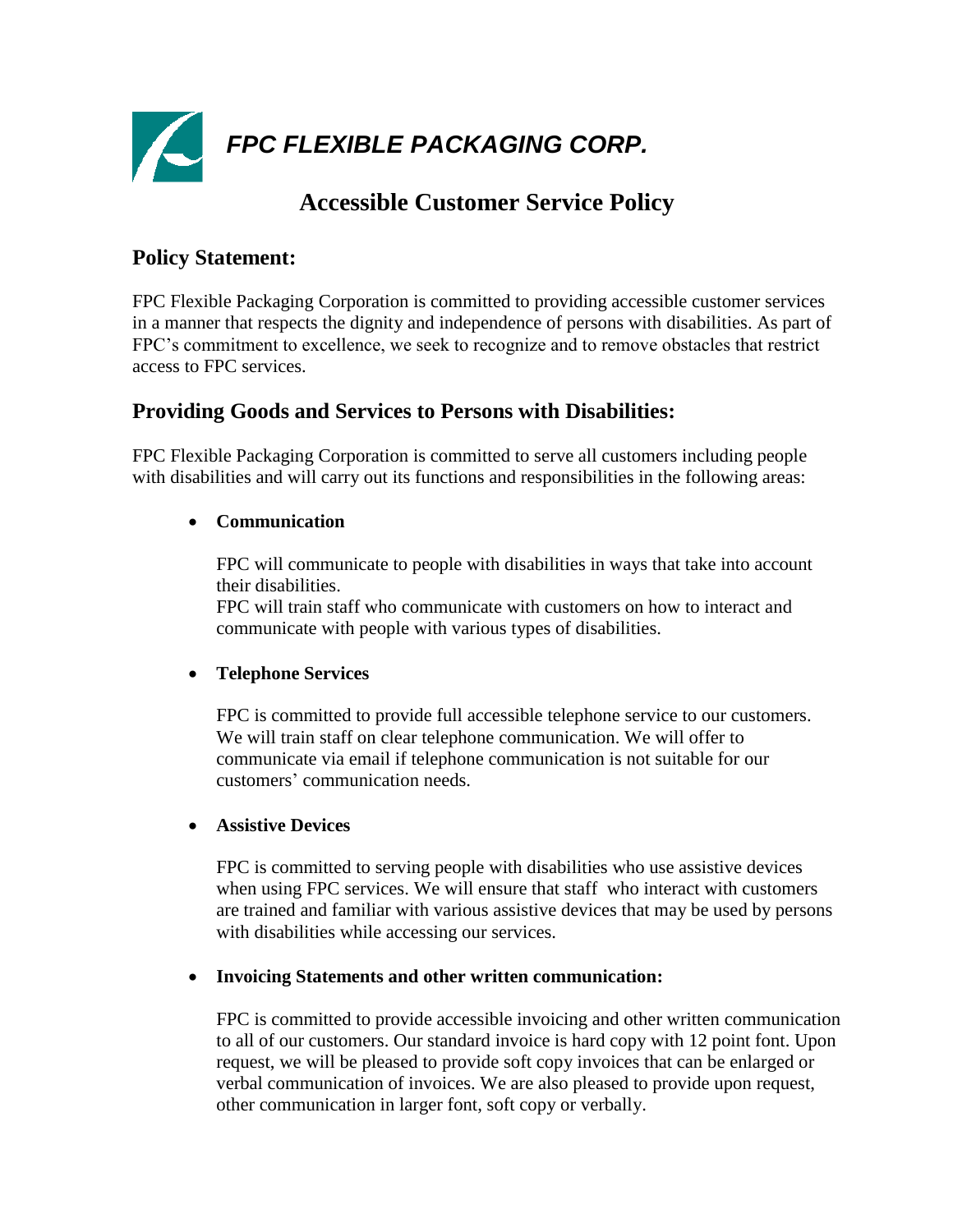## **Support persons:**

FPC is committed to welcoming people with disabilities who are accompanied by a support person. FPC does require that persons with disabilities with support persons must register their support person to assist in the work place.

## **Use of Service Animals:**

Persons with disabilities are permitted to be accompanied by their service animal, keeping their service animal with them, while on FPC premises unless the service animal is prohibited by law. FPC will seek other measures to enable the person with disability accesses to restricted areas.

It is the responsibility of the person with the service animal to ensure the service animal in under control.

## **Notice of Temporary Disruption:**

FPC will make reasonable effort to provide notice in event of a disruption of services to persons with disabilities. The notice will include information about the reason for the disruption, the anticipated duration, and alternate plans if available.

## **Training of staff:**

FPC will train all employees who deal with the Ontario public or other third parties on their behalf, and all those who are involved in the development and approval of customer service policies and procedures. Training records will be kept on file.

### **Training will include:**

- The purpose of the Accessibility for Ontarians with Disabilities Act, 2005, and the requirements of the customer service standard.
- How to interact and communicate with people with various types of disabilities.
- How to interact with people with disabilities who use an assistive device or require the assistance of a support person or service animal.
- What to do if a person with a disability is having difficulty in accessing FPC services.
- FPC policies, practices and procedures relating to the customer service standard.

## **Feedback Process:**

The ultimate goal of FPC is to meet and surpass customer service expectations including service to persons with disabilities. Comments on our services regarding how well we are meeting expectations are welcome and appreciated.

Feedback regarding services to persons with disabilities may be submitted via telephone, letter or email to: